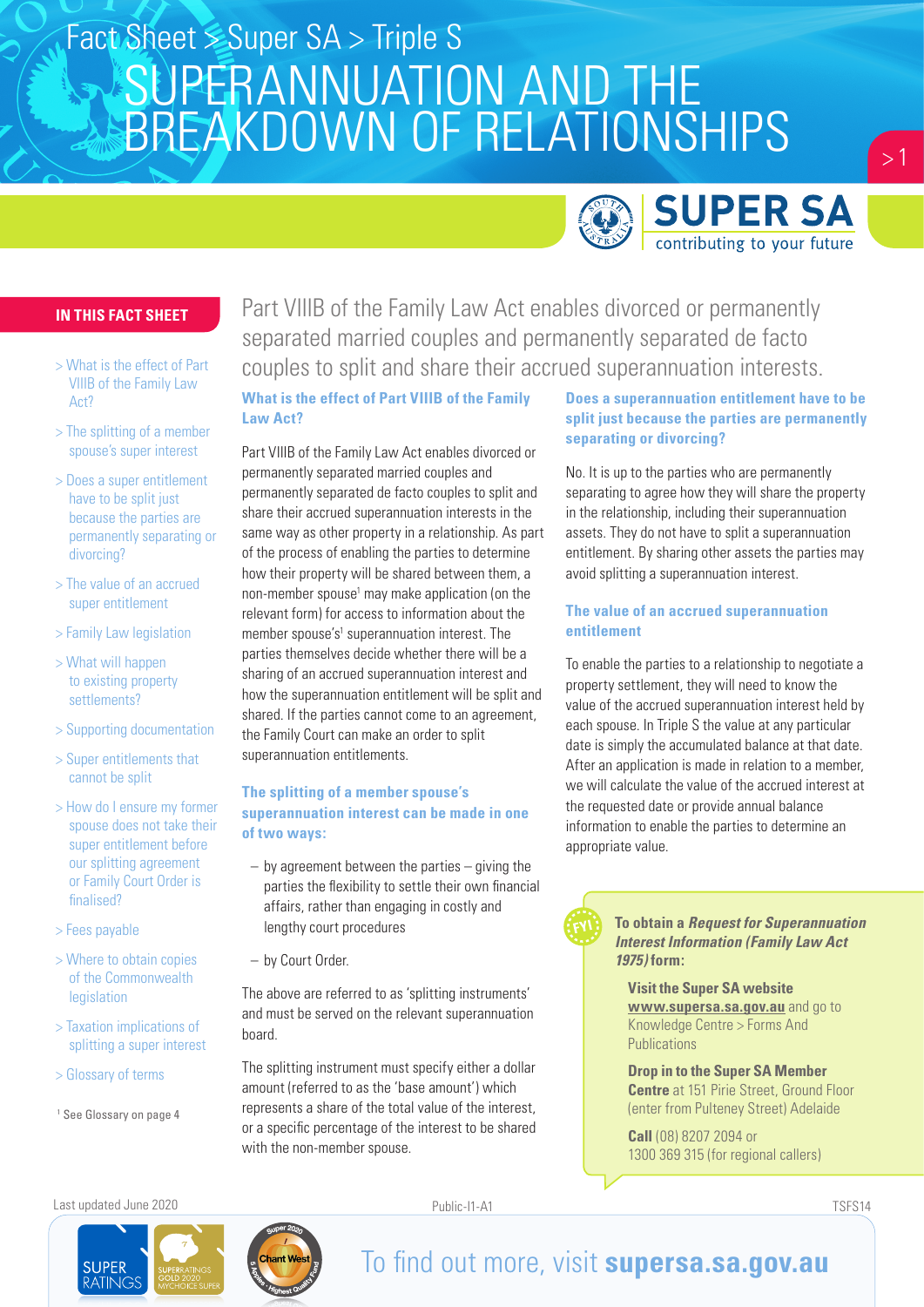

### **SUPER SA** contributing to your future

 $> 2$ 

#### **IN THIS FACT SHEET**

- > What is the effect of Part VIIIB of the Family Law Act?
- > The splitting of a member spouse's super interest
- > Does a super entitlement have to be split just because the parties are permanently separating or divorcing?
- > The value of an accrued super entitlement
- > Family Law legislation
- > What will happen to existing property settlements?
- > Supporting documentation
- > Super entitlements that cannot be split
- > How do I ensure my former spouse does not take their super entitlement before our splitting agreement or Family Court Order is finalised?
- > Fees payable
- > Where to obtain copies of the Commonwealth legislation
- > Taxation implications of splitting a super interest
- > Glossary of terms

#### **Example**

Peter and Mary separated on 31 December 2016. Mary (the non-member spouse) has lodged a request for information with Super SA on Peter's superannuation interest in Triple S as at the date of separation.

On receipt of a *Request for Superannuation Interest Information (Family Law Act 1975)* form or the forms contained in the *Family Court of Australia Superannuation Kit*, Super SA will provide Mary with Peter's accrued superannuation account balances at the Annual Statement dated 30 June 2016 when the balance was \$40,000, and 31 December 2016 when the balance was \$46,000.

#### It is then up to Peter (the member spouse) and Mary to determine if they will split Peter's superannuation or leave it untouched and simply take account of its value when sharing other assets. The split may be expressed as a dollar amount (known as the base amount), a percentage, or a method or formula to calculate a dollar amount. For example, Peter and Mary may agree on a 50/50 split or alternatively they may agree that Mary will receive \$20,000.

As an alternative to lodging a *Request for Superannuation Interest Information (Family Law Act 1975*) form, the last Benefit Statement provided to the member may provide sufficient information to enable the parties to determine an appropriate split of the member spouse's accrued superannuation interest.

#### **Family Law legislation**

State legislation complements the Commonwealth Family Law provisions. This allows Super SA to create a separate interest for the non-member spouse immediately upon receipt by Super SA of the necessary documents, which can be preserved in Triple S, rolled out to a nominated complying fund, or cashed (if the non-member spouse has met a cashing condition).

If the non-member spouse does not advise Super SA within 28 days of their preferred option, their interest will be preserved in Triple S. The Triple S account will be established in the same investment option as the member spouse's Triple S account until an investment choice is made. The non-member spouse's interest is subject to Commonwealth preservation laws, which generally means the lump sum will not be available to be paid out until the non-member spouse retires.

#### **What will happen to existing property settlements?**

The Family Law legislation applies to all relationship breakdowns, irrespective of whether a divorce takes effect. However, where a property order (Section 79 of the Family Law Act) or maintenance agreement (Section 87) was in place prior to 28 December 2002, the Family Law superannuation splitting provisions will not apply unless those property settlement orders or agreements are revoked.

Family Law property settlement legislation only applies to de facto relationships that break down on or after 1 July 2010.

#### **Supporting documentation**

Where parties enter into a splitting agreement which includes sharing of superannuation assets, supporting documentation must be provided to Super SA with the agreement.

If the parties were married and the marriage has been dissolved, the splitting agreement must be

Last updated June 2020 Public-I1-A1 TSFS14

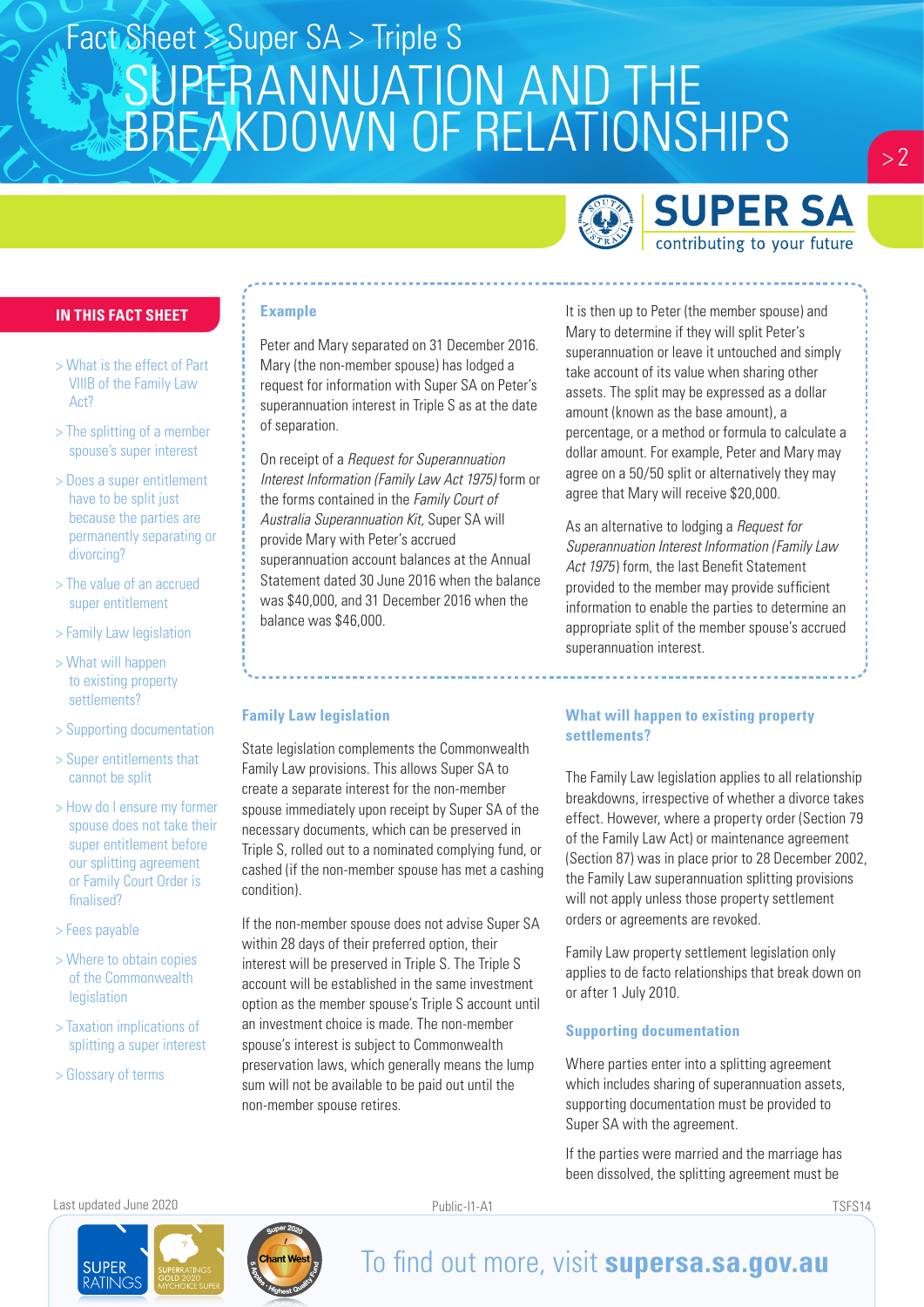

#### **IN THIS FACT SHEET**

- > What is the effect of Part VIIIB of the Family Law Act?
- > The splitting of a member spouse's super interest
- > Does a super entitlement have to be split just because the parties are permanently separating or divorcing?
- > The value of an accrued super entitlement
- > Family Law legislation
- > What will happen to existing property settlements?
- > Supporting documentation
- > Super entitlements that cannot be split
- > How do I ensure my former spouse does not take their super entitlement before our splitting agreement or Family Court Order is finalised?
- > Fees payable
- > Where to obtain copies of the Commonwealth legislation
- > Taxation implications of splitting a super interest
- > Glossary of terms

accompanied by a certified copy of the divorce papers.

Where the parties are married and there is no divorce or where a de facto relationship has ceased, the splitting agreement must be accompanied by a 'separation agreement' made by at least one of the spouses in terms of Section 90MP of the Family Law Act. The declaration must state that the spouses separated and thereafter lived separately and apart for a period of at least 12 months and there is 'no reasonable likelihood of cohabitation being resumed'. The declaration must be signed and dated no more than 28 days before the service of the agreement on Super SA.

#### **Superannuation entitlements that cannot be split**

In general, any superannuation entitlement can be split except for the following:

- superannuation entitlements less than \$5,000
- pension payments to dependent children
- temporary disablement pension entitlements which have been paid for less than two years.

#### **How do I ensure my former spouse does not take their superannuation entitlement before our splitting agreement or Family Court Order is finalised?**

A flagging order can be served on Super SA which effectively stops payment of any superannuation entitlement. You should contact your legal representative to ascertain whether the issuing of a flagging order is considered necessary and your options in this regard.

#### **Fees payable for Super SA's services in relation to superannuation and relationship breakdowns**

Fees are permitted to be charged in terms of Part VIIIB of the Family Law Act. Fees will be charged for the following services:

**Lodgement of Request for Information form**

\$70 each request

**Splitting of superannuation entitlement**

\$100 each party

Fees are payable at the time of the request.

Payments can be made by electronic fund transfer.

 Bank payment details are on the *Request for Superannuation Information (Family Law Act 1975)*  and *Notification to Split a Superannuation Interest (Family Law Act 1975)* forms.

#### **Where to obtain copies of the Commonwealth legislation**

A copy of the *Family Law Act 1975*, and the *Family Law (Superannuation) Regulations 2001* can be viewed on the internet by going to **www.comlaw.gov.au** and following the relevant links.

#### **Taxation implications of splitting a superannuation interest**

Information about the taxation implications should be referred to the Australian Taxation Office (ATO) at **www.ato.gov.au** or to your financial adviser.

Members should also note that superannuation balances are always quoted as gross (before tax) amounts. Relevant taxation information will be provided with the superannuation interest information and in accordance with the Family Law Act so that the parties can work out the net after-tax balance if necessary.

Last updated June 2020 Public-I1-A1 TSFS14